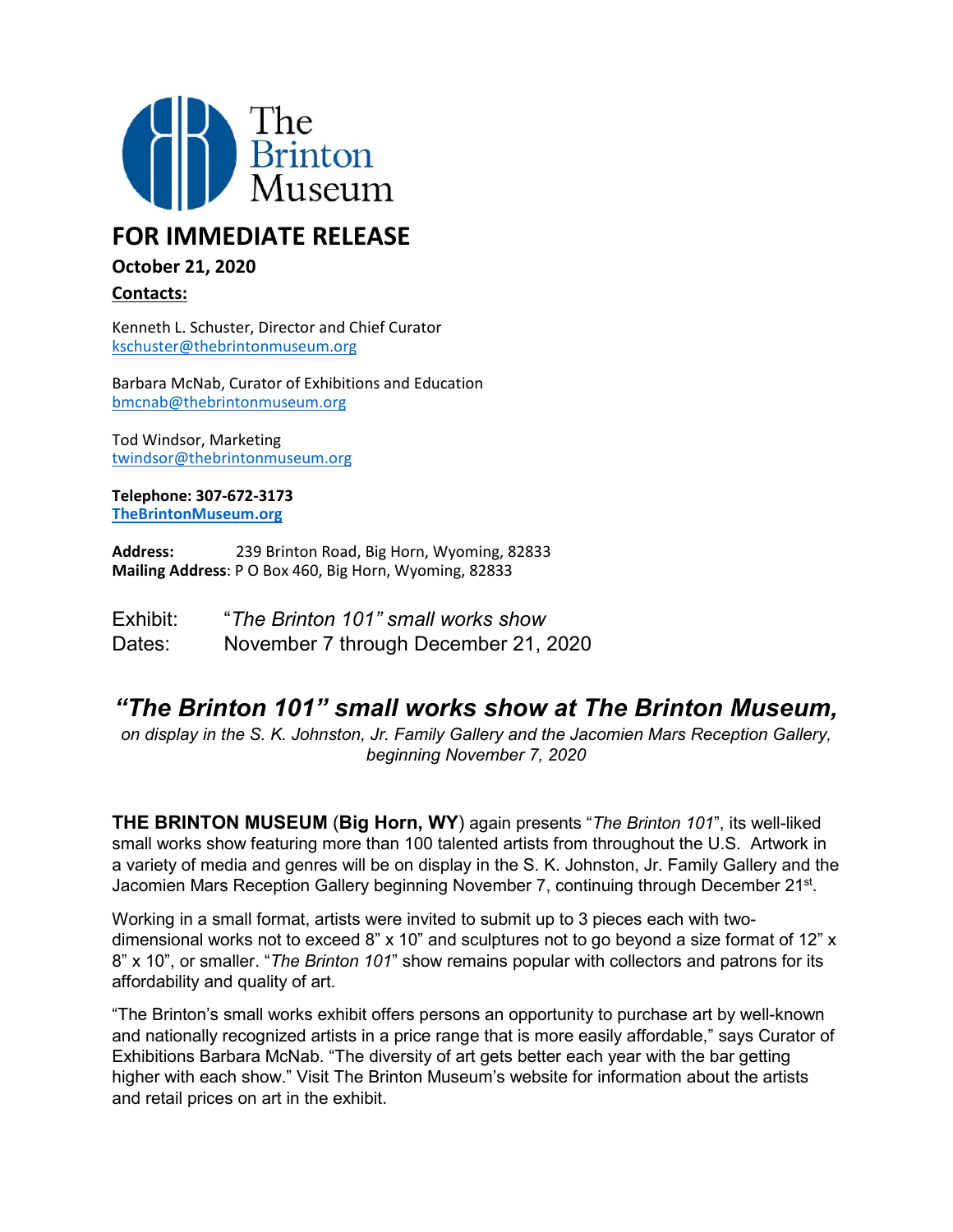A reception for the artists is scheduled for Saturday, November  $7<sup>th</sup>$ , from 5 to 7 p.m. Check The Brinton website for more details closer to the date of November.

About The Brinton Museum: Founded in 1960, The Brinton Museum is a fine arts institution devoted to preserving the art and history of the West. Located on the historic Quarter Circle Ă Ranch in the foothills of the majestic Bighorn Mountains, it features 19th, 20th and 21st century American and Indian Art in a historic Western setting.

Museum admission for 2020 is FREE made possible by a donation from First Interstate Bank of Sheridan.

## IMAGES



*D. Eleinne Basa, November Moon, oil, 8" x 10"* 



*Steve Devenyns, Day Dreamin', oil, 8" x 10"*



*Rod Dugal, Apothecary Jar, soda-fired porcelain,* 9" x 6.5" x 6.5"